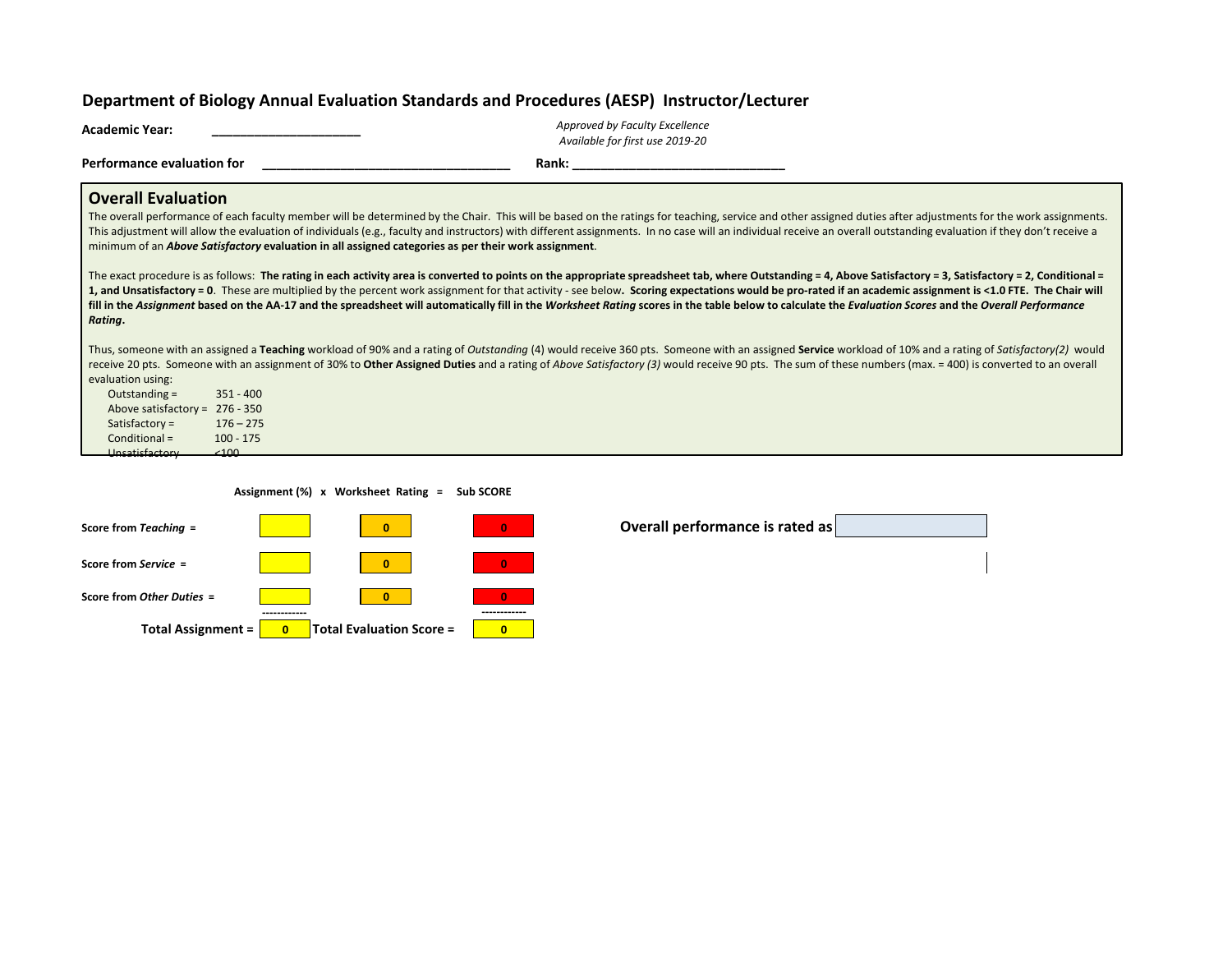### **Department of Biology AESP Instructor/Lecturer**

#### **I. Teaching**

Faculty in the Department of Biology strive to interact with their students in a professional and respectful manner, and need to meet the following expectations: Any faculty member who willfully fails to fulfill these expectations will be rated as conditional or unsatisfactory regardless of points accrued in sections B and C.

- 1. Teach effectively with appropriate content, learning objectives, rigor, and pedagogical approaches.
- 2. Reply to reasonable student inquiries in a timely and appropriate fashion through communication methods (e.g. email, Webcourses) outlined in the course syllabus.
- 3. Provide clear detailed course syllabi that meet university requirements.
- 4. Provide regular and timely evaluative feedback on student assessments (exams, quizzes, papers, homework).
- 5. Meet with students as may be required under UCF Policy 4-400 during the final examination period.

#### **A. Teaching evaluations (Note: Points allocated in A1 + A2 are based on average scores calculated by the spreadsheet, maximum of 25 points):**

#### **A1) Student Perception of Instruction (SPI) score for each course (Q10)**

- 70% or more of responding students rate as very good or excellent
- 50%-69% of responding students rate as very good or excellent
- 25%-49% of responding students rate as very good or excellent
- 24% or less of responding students rate as very good or excellent

| <b>Points</b> | <b>Courses</b> | <b>Total Points</b>     | Score |
|---------------|----------------|-------------------------|-------|
| 15            |                |                         |       |
| 12            |                |                         |       |
|               |                |                         |       |
|               |                |                         |       |
|               |                | A1 Average Score (/15): |       |

#### **A2) Chair's evaluation of instruction based on faculty generated portfolios supporting learning evaluation**

- These may include some, or all, of the following: course syllabi; course grade distribution, and average class GPA to permit correction for harder grading or poorer student performance; examples of student work or assessment (e.g. tests);
- evidence of student learning (e.g. comparison of pre-tests and post-tests) and results of peer evaluation of teaching

|                                                                                                                                         | <b>Overall Assessment</b> | <b>Points</b> | <b>Courses</b>       | <b>Total Points</b>     | Score                   |
|-----------------------------------------------------------------------------------------------------------------------------------------|---------------------------|---------------|----------------------|-------------------------|-------------------------|
| Evaluation Criteria (2.5 pts per question per course):                                                                                  | excellent                 | 10            |                      |                         |                         |
| 1) Is there evidence that the faculty member is organized and prepared? (e.g., syllabi)                                                 | good                      | 7.5           | $\Omega$             | $\Omega$                |                         |
| [2] Is there evidence that the faculty member is using appropriate/current materials for the subject at hand? (e.g. powerpoint lecture) | needs attention           | 5             | $\Omega$             | $\mathbf 0$             |                         |
| 3) Is there evidence of use of innovative teaching techniques?                                                                          | poor                      | 2.5           | $\Omega$             | $\Omega$                |                         |
| [4] Is there evidence that students have been made aware of the expectations of the faculty member? (e.g., syllabus)                    | lacking                   | 0             | $\Omega$<br>$\Omega$ |                         |                         |
|                                                                                                                                         |                           |               |                      | A2 Average Score (/10): | $\bullet$               |
|                                                                                                                                         |                           |               |                      | Section A Total (/25):  | $\bullet$               |
| B. Materials from Faculty Member (Maximum of 20 points)                                                                                 |                           |               |                      |                         |                         |
| B1) Class load and course development factors:                                                                                          |                           |               | <b>Points</b>        | Occurences              | Score                   |
| a) Significant rewrite of a lecture course or lab course (per course)                                                                   |                           |               |                      |                         | $\mathbf 0$             |
| b) New course or lab course development or new format (e.g. Online Course) (per course)                                                 |                           |               | 5                    | $\Omega$                | $\mathbf{0}$            |
| c) Development of Project Based Learning (PBL) modules                                                                                  |                           |               | 5                    | $\mathbf{0}$            | 0                       |
| d) Providing additional tutoring/help sessions/other support outside normal class /office hours (per course)                            |                           |               | $\overline{2}$       | $\mathbf{0}$            | $\mathbf{0}$            |
| e) Involvement in unassigned classes (e.g., guest lecturer) (points per lecture)                                                        |                           | $\mathbf{1}$  | $\Omega$             | $\mathbf{0}$            |                         |
|                                                                                                                                         |                           |               |                      | <b>B1 Subtotal</b>      | $\overline{\mathbf{0}}$ |
| B2) Presentations/publications/grants related to education:                                                                             |                           |               | <b>Points</b>        | Occurences              | Score                   |
| a) Presentation/Workshop (points per event)                                                                                             |                           |               | $\overline{2}$       | $\Omega$                | $\mathbf 0$             |
| b) Publication of book chapter or manual (per occurrence)                                                                               |                           |               | -5                   | $\Omega$                | $\mathbf 0$             |
| c) Publication of text book                                                                                                             |                           |               | 15                   | $\Omega$                | $\mathbf{0}$            |
| d) Grants and contracts related to teaching:                                                                                            |                           |               |                      |                         |                         |
| i) Submitted unique extramural proposal, in which the total annual funding share was:                                                   |                           |               |                      |                         |                         |
| $a$ )<\$5,000                                                                                                                           |                           |               | $\overline{1}$       | $\mathbf{0}$            | $\mathbf{0}$            |
| b)<\$50,000                                                                                                                             |                           |               | $\overline{2}$       | $\Omega$                | 0                       |
| c) > \$50,000                                                                                                                           |                           |               | -3                   | $\Omega$                | $\mathbf 0$             |
| ii) Received or continuing award, in which your total annual funding share was:                                                         |                           |               |                      |                         |                         |
| a)<\$5,000                                                                                                                              |                           |               | $\overline{2}$       | $\mathbf{0}$            | 0                       |
| b)<\$50,000                                                                                                                             |                           |               | 6                    | $\Omega$                | $\mathbf{0}$            |
| c) > \$50,000                                                                                                                           |                           |               | 10                   | $\Omega$                | $\mathbf{0}$            |
|                                                                                                                                         |                           |               |                      | <b>B2 Subtotal</b>      | $\bullet$               |
| B3) Teaching Awards: (only one Undergraduate or one Graduate award may be used)                                                         |                           |               | <b>Points</b>        | <b>Occurences</b>       | Score                   |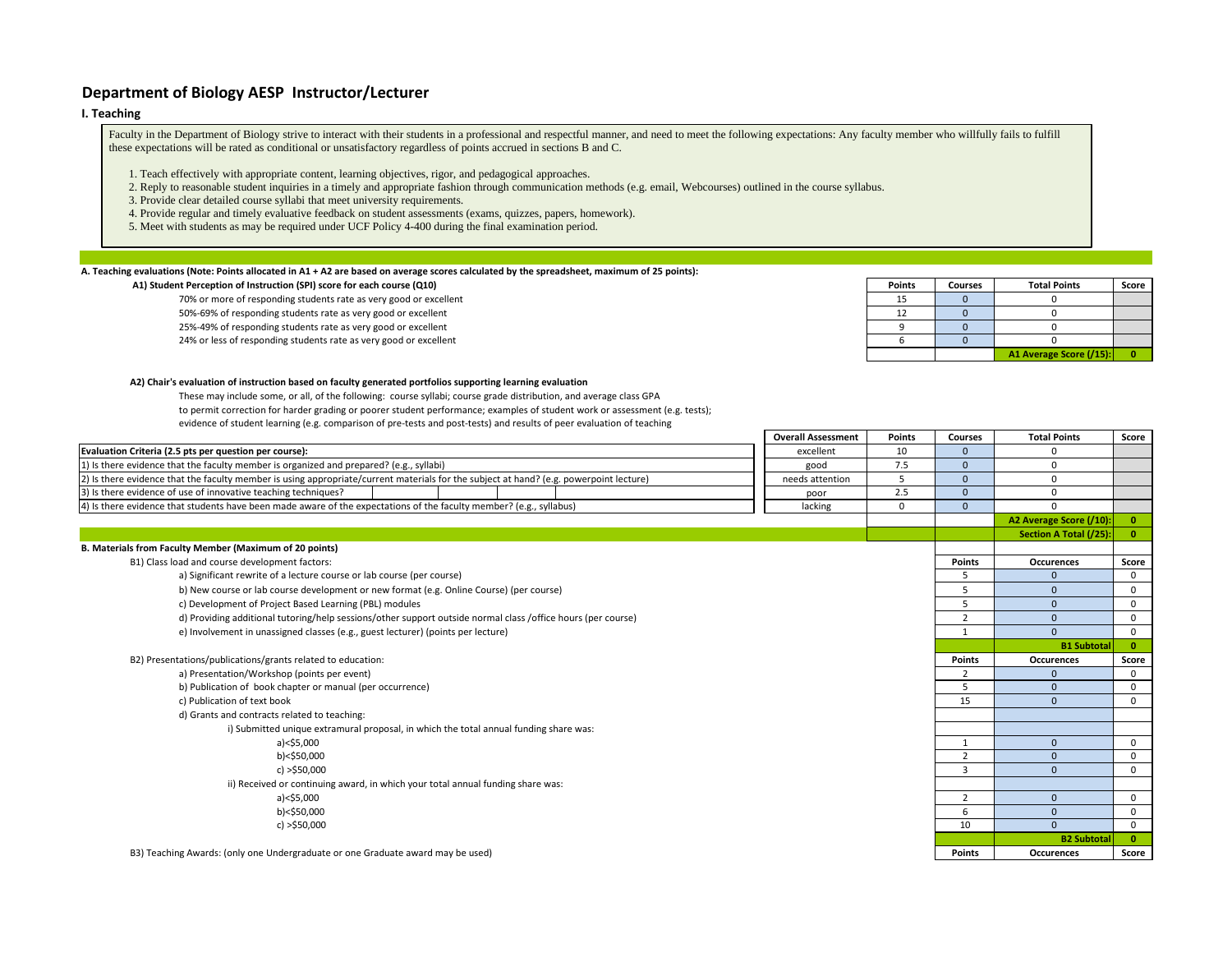| a) COS Undergraduate or Graduate Excellence in Teaching award                                                                |         |                         |              |
|------------------------------------------------------------------------------------------------------------------------------|---------|-------------------------|--------------|
| b) UCF Undergraduate or Graduate Excellence in Teaching award                                                                | 10      |                         |              |
| c) Teaching Incentive Program (TIP) award                                                                                    | 10      |                         |              |
| d) Major external teaching award                                                                                             | 10      |                         |              |
|                                                                                                                              |         | <b>B3 Subtotal</b>      | $\mathbf{0}$ |
|                                                                                                                              |         | <b>Section B Total:</b> |              |
| C. Non-course Teaching: (Maximum of 10 Points)                                                                               |         |                         |              |
| C1) Undergraduate student mentorship (per student per semester):                                                             | Points  | <b>Occurences</b>       | Score        |
| a) Independent Study                                                                                                         |         |                         | n            |
| b) Research                                                                                                                  |         |                         | n            |
| c) Honors in the Major advising                                                                                              |         |                         |              |
| d) Oral presentation or poster by a mentored undergraduate student (see C1.a or C1.b) at a regional meeting                  |         |                         |              |
| e) Oral presentation or poster by a mentored undergraduate student (see C1.a or C1.b) at a national or international meeting |         |                         |              |
| C2) Direct supervision of UTAs/GTAs (per student per semester)                                                               |         |                         |              |
|                                                                                                                              |         | <b>Section C Total</b>  | $\mathbf{0}$ |
| D. Chair's discretionary points for assignment, effort, workload, excellence and success                                     |         | <b>Points Given</b>     | Score        |
|                                                                                                                              | $1 - 5$ |                         |              |

|          |                                                  |           | FTE $\geq 0.6$ |
|----------|--------------------------------------------------|-----------|----------------|
| E. Scale |                                                  | FTE =0.95 | and $<$ 0.95   |
|          | Unsatisfactory $<$ 5 (score = 0)                 |           |                |
|          | Conditional $\geq 5$ to < 10 (score = 1)         |           | 2.5            |
|          | Satisfactory $\geq 10$ to < 15 (score = 2)       |           |                |
|          | Above satisfactory $\geq$ 15 to < 20 (score = 3) |           | 7.5            |
|          | Outstanding $\geq 20$ (score = 4)                | 20        | 10             |

| Points from Section A:        |   |
|-------------------------------|---|
| <b>Points from Section B:</b> | n |
| <b>Points from Section C:</b> |   |
| Points from Section D:        |   |
| Total                         |   |

**0 Section D Total**

**0 0 SCALE Score =** 

**Actual Score =**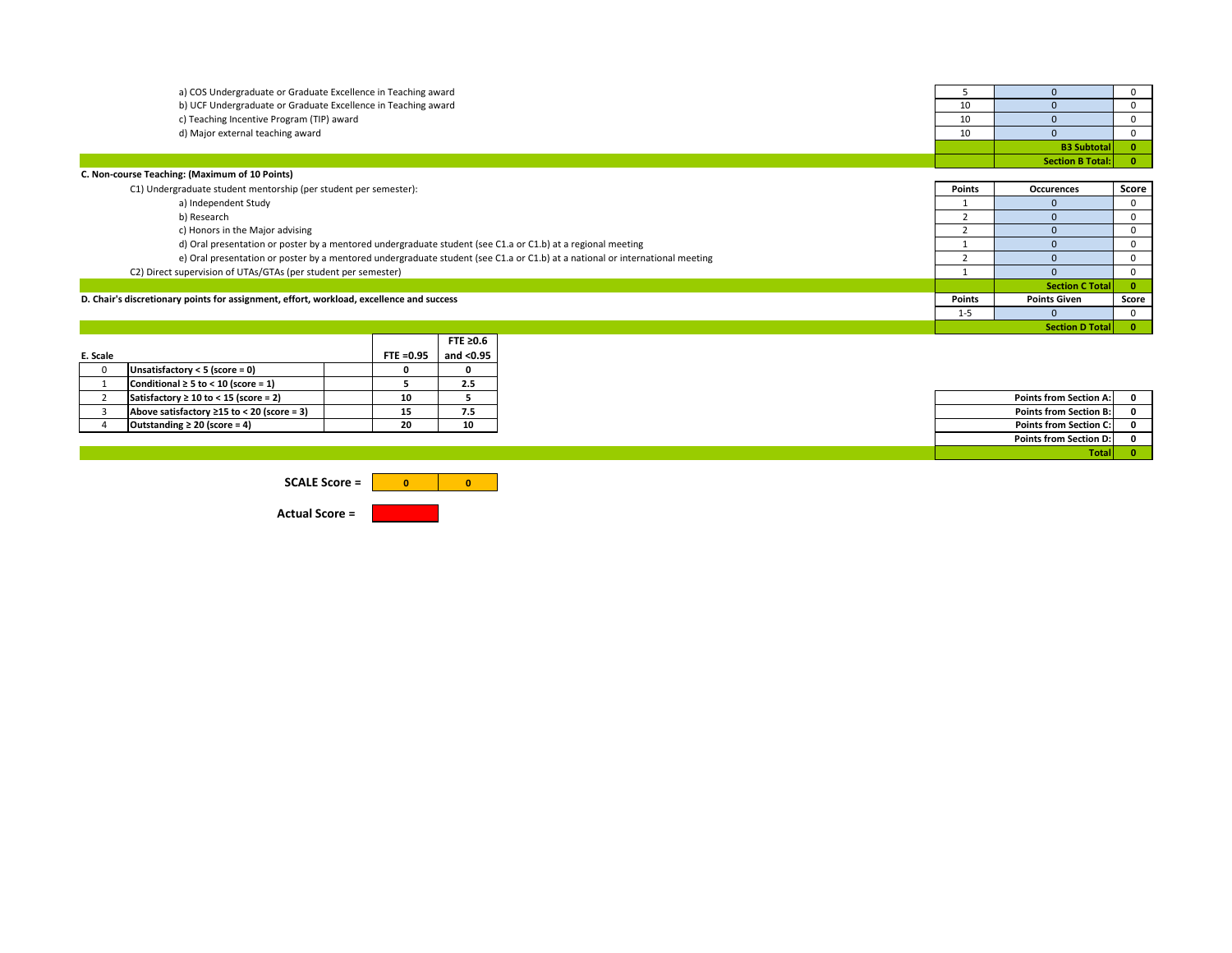# **Department of Biology AESP Instructor/Lecturer**

## **II. Service (Points in this category awarded per occurrence)**

Active participation on departmental, college and University committees is essential for faculty to properly discharge their duties and it is expected that all faculty will at a minimum serve on one of the departmental Undergraduate, Graduate, or Facilities & Space Committees. Active participation on assigned committees is necessary for a service evaluation of satisfactory or better. Any faculty member who willfully fails to fulfill their departmental, college or University committee obligations without the chair's concurrence will be rated at conditional or unsatisfactory, regardless of points accrued in sections B, C, and D.

Given the prolonged duration of committee assignments there will be occasions where participation in other activities (e.g., teaching, participating on NSF Review panels, or attending activities of professional societies) will prevent attendance at departmental, college or university committee meetings. The Chair must take these other essential commitments into consideration when evaluating a faculty member's performance.

| A. University Service: Departmental, College or University above minimum expectations:            | <b>Points</b>  | <b>Occurences</b>       | Score        |
|---------------------------------------------------------------------------------------------------|----------------|-------------------------|--------------|
| A1) Significant engagement in Undergraduate academic advising (/year)                             | 5              | $\mathbf{0}$            | 0            |
| A2) Member of department committee                                                                | 5              | $\mathbf{0}$            | 0            |
| Chair of department committee                                                                     | 10             | $\mathbf{0}$            | 0            |
|                                                                                                   |                |                         |              |
| A3) Member of a College or University committee or similar working group                          | 5              | $\mathbf{0}$            | 0            |
| Chair of College/UCF committee or similar working group                                           | 10             | $\mathbf{0}$            | 0            |
| A4) Participate in new student orientation and/or recruitment (per event)                         | 4              | $\mathbf{0}$            | 0            |
| A5) Advisor to UCF recognized student organization                                                | $\overline{2}$ | $\mathbf{0}$            | 0            |
| A6) Engagement in Dept/COS/UCF philanthropic activities (attend fundraiser, write proposals, etc) | $\overline{2}$ | $\mathbf{0}$            | 0            |
| A7) Attend UCF graduation (pts per graduation ceremony)                                           | $\overline{2}$ | $\mathbf{0}$            | 0            |
| A8) Recipient of major COS/UCF service award (including FCTL, Women's Center, Faculty Excellence) | 10             | $\Omega$                | 0            |
|                                                                                                   |                | <b>Section A Total:</b> | $\mathbf{0}$ |
| B. Community service dealing with biology and/or education:                                       | <b>Points</b>  | <b>Occurences</b>       | Score        |
| B1) Assistance given to educational organizations (review board, science fairs, workshops)        | 3              | $\mathbf{0}$            | 0            |
| B2) Presentations to schools, clubs or organizations                                              | 3              | $\mathbf{0}$            | 0            |
| B3) Planning, leading, and coordinating workshops or specialized training sessions                | 5              | $\mathbf{0}$            | 0            |
| B4) Consultant for, or review of, textbooks, lab books, etc.                                      | 5              | $\mathbf{0}$            | 0            |
| B5) Engaged in/developing high impact outreach promoting the Department                           | $\overline{2}$ | $\mathbf{0}$            | 0            |
| B6) Recipient of a major external service award                                                   | 10             | $\mathbf{0}$            | 0            |
| B7) Development of apps (can count under either Research or Service)                              | 10             | $\Omega$                | 0            |
|                                                                                                   |                | <b>Section B Total:</b> | $\mathbf{0}$ |
| C. Involvement with governmental, professional or public organizations:                           | <b>Points</b>  | <b>Occurences</b>       | Score        |
| C1) Review a journal manuscript                                                                   |                | $\mathbf{0}$            | 0            |
| C2) Review an external grant proposal (pts per occurrence)                                        | 1              | $\mathbf{0}$            | 0            |
|                                                                                                   |                |                         |              |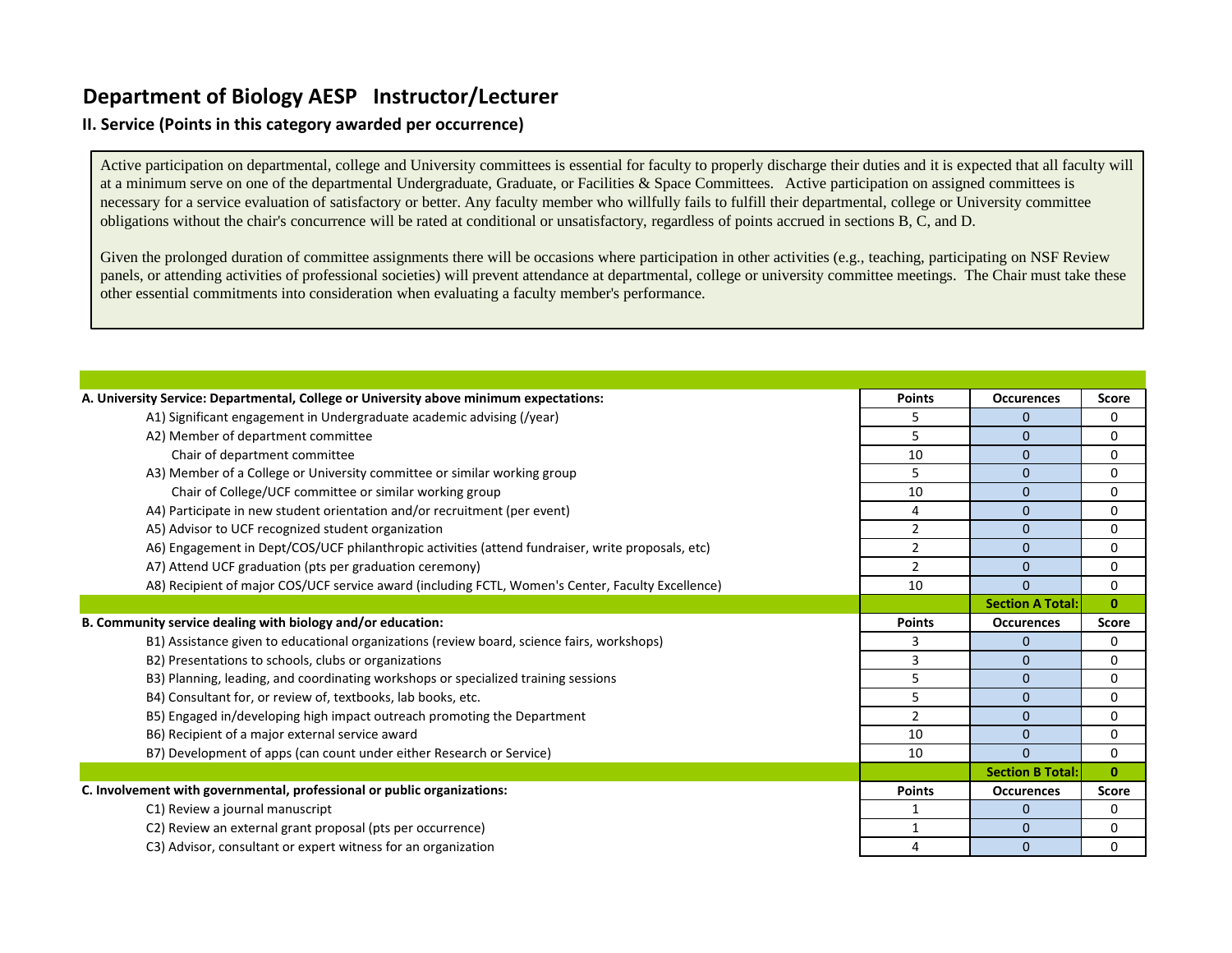|                | C4) Officer in an organization or professional society                      |   |                |                     |  |                               | $\mathbf{0}$                  | 0            |  |
|----------------|-----------------------------------------------------------------------------|---|----------------|---------------------|--|-------------------------------|-------------------------------|--------------|--|
|                | C5) Organized a professional society meeting                                | 8 | $\mathbf{0}$   | $\Omega$            |  |                               |                               |              |  |
|                | C6) Member of State advisory or review panels                               |   |                |                     |  | 6                             | $\mathbf{0}$                  | 0            |  |
|                | C7) Member of NSF/NIH or other federal agency review or advisory panel      |   |                |                     |  | 10                            | $\Omega$                      | 0            |  |
|                |                                                                             |   |                |                     |  |                               | <b>Section C Total:</b>       | $\bf{0}$     |  |
|                | D. Extraordinary professional service                                       |   |                |                     |  | <b>Points</b>                 | <b>Occurences</b>             |              |  |
|                | D1) Developing and managing major outreach project                          |   |                |                     |  | 10                            | $\mathbf{0}$                  | 0            |  |
|                | D2) Member/Associate Editor of journal editorial board                      |   |                |                     |  | 5                             | $\mathbf{0}$                  | 0            |  |
|                | D3) Section editor or Editor-in-Chief of a professional journal             |   |                |                     |  | 20                            | $\mathbf{0}$                  | 0            |  |
|                | D4) Serving on Board of Directors of an NGO                                 |   |                |                     |  | 5                             | $\mathbf{0}$                  | 0            |  |
|                | D5) Initiating/developing major curricular changes in the Department        |   |                |                     |  | 5                             | $\mathbf{0}$                  | 0            |  |
|                | D6) Director of a UCF Center or Institute, or Major Departmental Initiative |   |                |                     |  | 15                            | $\Omega$                      | 0            |  |
|                |                                                                             |   |                |                     |  |                               | <b>Section D Total:</b>       | $\bf{0}$     |  |
|                | E. Chair's discretionary points                                             |   |                |                     |  | <b>Points Possible</b>        | <b>Points Given</b>           | <b>Score</b> |  |
|                |                                                                             |   |                |                     |  | $1 - 5$                       | $\Omega$                      | 0            |  |
|                |                                                                             |   |                |                     |  |                               | <b>Section E Total:</b>       | $\mathbf{0}$ |  |
|                |                                                                             |   |                | <b>FTE &gt;0.05</b> |  |                               |                               |              |  |
| F. Scale       |                                                                             |   | FTE ≤0.05      | and $<$ 0.30        |  |                               |                               |              |  |
| 0              | Unsatisfactory <2 (or <5)                                                   |   | 0              | 0                   |  | <b>Points from Section A:</b> | 0                             |              |  |
| 1              | Conditional $\geq 2$ to < 5 (or $\geq 5$ to < 10)                           |   | $\overline{2}$ | 5                   |  | <b>Points from Section B:</b> | 0                             |              |  |
| $\overline{2}$ | Satisfactory $\geq$ 5 to <10 (or $\geq$ 10 to <15)                          |   | 5              | 10                  |  | <b>Points from Section C:</b> | 0                             |              |  |
| 3              | Above satisfactory $\geq$ 10 to <15 (or $\geq$ 15 to <20)                   |   | 10             | 20                  |  | <b>Points from Section D:</b> |                               |              |  |
| 4              | Outstanding ≥15 (or ≥20)                                                    |   | 15             | 30                  |  |                               | <b>Points from Section E:</b> | 0            |  |
| Total:         |                                                                             |   |                |                     |  |                               |                               |              |  |

**SCALE Score =** 



**Actual Score =**